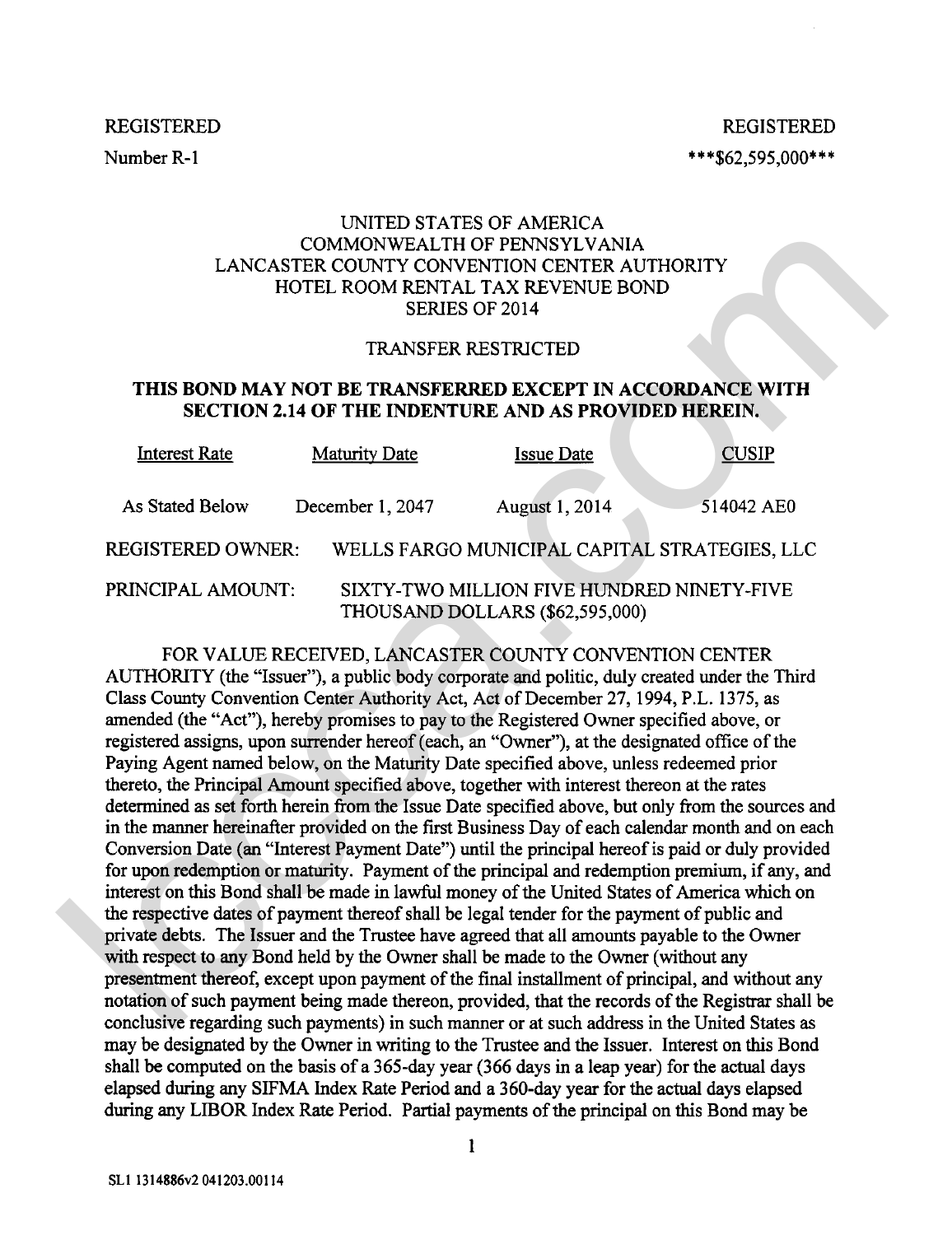noted on the Table of Partial Redemptions attached herein in lieu of surrendering this Bond in connection with such payment. In any case where the date of maturity of interest on or premium, if any, or principal of this Bond or the date fixed for redemption of this Bond shall not be a Business Day, then payment of such interest, premium or principal need not be made on such date but shall be made on the next succeeding Business Day, with the same force and effect as if made on the date of maturity or the date fixed for redemption, and, in the case of such payment, no interest shall accrue for the period from and after such date.

This Bond shall be a limited obligation of the Issuer, the principal, interest and premium (if any) of which are payable solely from and secured by the Trust Estate described in the Indenture, including the moneys available to be drawn by the Trustee under any Credit Facility (as defined in the Indenture) that may be in effect from time to time to support payments due on or with respect to this Bond, all as described in and subject to limitations set forth in the Indenture, for the equal and ratable benefit of the Owners, from time to time of this Bond. This Bond and the interest thereon, the Purchase Price and redemption premium, if any, shall not be deemed to constitute or create an indebtedness, liability or obligation of the County of Lancaster, Pennsylvania, the Commonwealth of Pennsylvania or any political subdivision or agency thereof within the meaning of any state constitutional provision or statutory limitation or a pledge of the faith and credit or the taxing power of the County of Lancaster, Pennsylvania, the Commonwealth of Pennsylvania or any such political subdivision or agency.

THIS BOND IS A LIMITED OBLIGATION OF THE ISSUER AND IS PAYABLE SOLELY FROM HOTEL TAX REVENUES AND OTHER SOURCES AVAILABLE THEREFOR AS DESCRIBED IN THE INDENTURE. THE ISSUER SHALL NOT BE OBLIGATED TO PAY THE PRINCIPAL OF OR INTEREST ON THE BONDS EXCEPT FROM SAID HOTEL TAX REVENUES AND OTHER SOURCES. EXCEPT AS PROVIDED UNDER THE TERMS OF THE GUARANTY AGREEMENT FROM THE COUNTY OF LANCASTER, NEITHER THE COUNTY OF LANCASTER, THE COMMONWEALTH OF PENNSYLVANIA NOR ANY POLITICAL SUBDIVISION THEREOF IS OR SHALL BE OBLIGATED TO PAY THE PRINCIPAL OF OR PREMIUM, IF ANY, OR INTEREST ON THIS BOND, AND THIS BOND SHALL NOT BE OR BE DEEMED AN OBLIGATION OF THE COUNTY OF LANCASTER, THE COMMONWEALTH OF PENNSYLVANIA OR ANY POLITICAL SUBDIVISION THEREOF. EXCEPT AS PROVIDED UNDER THE TERMS OF THE GUARANTY AGREEMENT FROM THE COUNTY OF LANCASTER, NEITHER THE FAITH AND CREDIT NOR THE TAXING POWER OF THE COUNTY OF LANCASTER, THE COMMONWEALTH OF PENNSYLVANIA OR ANY POLITICAL SUBDIVISION THEREOF IS PLEDGED TO THE PAYMENT OF THE PRINCIPAL OF OR PREMIUM, IF ANY, OR THE INTEREST ON THIS BOND. THE ISSUER HAS NO TAXING POWER. mass on the date of mass interest of the pair interest of receiving the state of search and the method and the simulate data (if any of which are payed scale) from and steres the payed the Figure of the passe, the principa

No recourse shall be had for the payment of the principal of or interest or any premium on this Bond, or for any claim based hereon or on the Indenture, against any member, director, officer or employee, past, present or future, of the Issuer or of any successor body, as such, either directly or through the Issuer or any such successor body, under any constitutional provision, statute or rule of law, or by the enforcement of any assessment or by any legal or equitable proceeding or otherwise.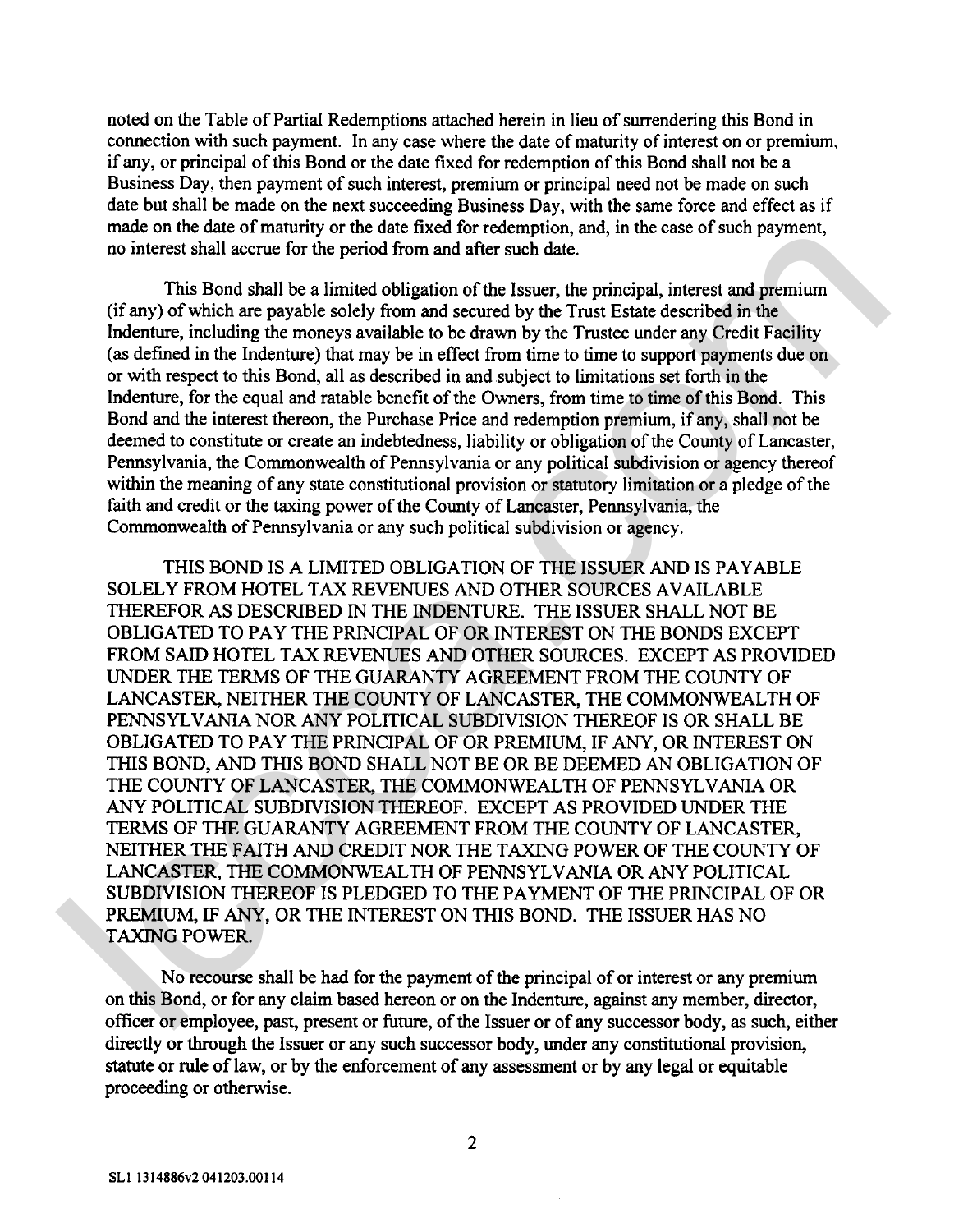This Bond is one of an authorized issue of Bonds issued in an aggregate principal amount equal to the Stated Principal Amount. The Bonds are being issued under and secured by a Trust Indenture, dated as of August 1,2014, between the Issuer and Manufacturers and Traders Trust Company, as trustee (the "Trustee") (as amended and supplemented from time to time in accordance with the terms thereof, collectively, the "Indenture"). Reference is hereby made to the Indenture for the provisions, among others, with respect to the custody and application of the proceeds of the Bonds, the collection and disposition of revenues, a description of the funds charged with and pledged to the payment of the principal of and redemption premium, if any, and interest on the Bonds, the nature and extent of the security for the Bonds, the terms and conditions under which the Bonds are or may be issued, the rights, duties and obligations of the Issuer and of the Trustee and the rights of the Owners of the Bonds, and, by the acceptance of this Bond, the Owner hereof assents to all of the provisions of the Indenture. Capitalized terms used herein and not defined shall have the meaning ascribed to them in the Indenture.

The Bonds are issued by the Issuer for the purpose of financing a project (the "Project") consisting of the refunding of certain outstanding indebtedness of the Issuer originally issued to finance all or any of the following: (a) funding the design, acquisition, construction, furnishing and equipping of the Convention Center (as defined in the Indenture); (b) funding necessary reserves for the Project and the Bonds; (c) the establishment of necessary reserves and other funds under the Indenture; and (d) payment of the costs and expenses of issuance of the Bonds. The Bonds have been issued by the Issuer pursuant to the Act to aid in the financing of the Project to accomplish the public purposes of the Act. incurrent the provisions; among domes, who respect to the existopy and application of the formula phosition of the results and phosition of the formula changed with and phosition and phosition of revenues, a description of

Pursuant to the Indenture the Issuer has, for the benefit of the Owners of the Bonds, assigned, without recourse, representation or warranty, to the Trustee in trust the Trust Estate, which includes:

(i) the Revenues;

(ii) all moneys in the Hotel Tax Revenue Fund, the Bond Fund, the Surplus Fund and the Debt Service Reserve Fund, including proceeds of the Bonds pending disbursement thereof;

(iii) payments received from the County pursuant to the Guaranty Agreement;

(iv) all of the Issuer's rights, title and interest in the Security Documents;

(v) all moneys available to be drawn by the Trustee under any Credit Facility that may be in effect from time to time to support payments due on or with respect to the Bonds;

(vi) all of the proceeds of the foregoing, including without limitation investments thereof; and

(vii) all other property of every name and nature from time to time hereafter by delivery or by writing mortgaged, pledged, delivered or hypothecated as and for additional security under this Indenture by the Issuer or by anyone on its behalf or with its written consent in favor of the Trustee.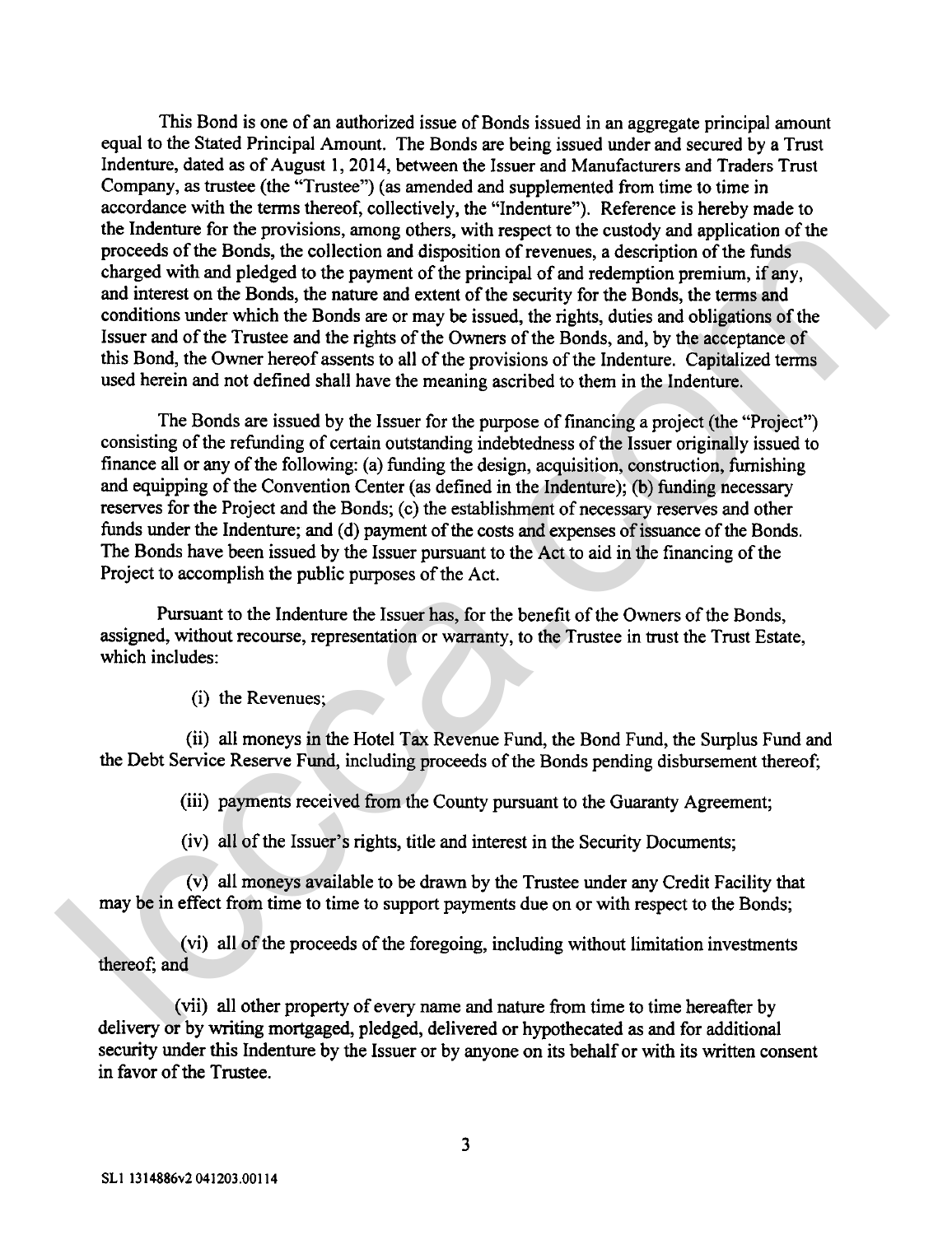The Bonds are issuable as fully registered Bonds in the principal amount of \$250,000 and multiples of \$5,000 in excess thereof (an "Authorized Denomination"). This Bond, upon surrender hereof at the principal office of the Registrar with a written instrument of transfer satisfactory to the Registrar executed by the Owner hereof or such Owner's attorney duly authorized in writing, may, at the option of the Owner hereof, be exchanged for an equal aggregate principal amount of Bonds of the same aggregate principal amount and tenor **as** the Bonds being exchanged and of any Authorized Denomination. This Bond may be registered or transferred **as** provided in the Indenture, subject to certain limitations therein contained, only upon the Register, and only upon surrender of this Bond for registration of transfer to the Registrar accompanied by a written instrument of transfer (in substantially the form of the assignment attached hereto) duly executed by the Owner hereof or such Owner's duly authorized attorney. Thereupon, one or more new Bonds of any Authorized Denomination and in the same aggregate principal amount and tenor as the Bond surrendered (or for which registration of transfer has been effected) will be issued to the designated transferee or transferees. Bonds between the starts of the starts and the starts and the starts and the starts and the starts and only Autorized Determination. This Bond may be registered on<br>two the starts and only towards the function of the start

### 1. **Interest Rates on Bonds.**

(a) **Initial Rate** - **General.** Interest accrued on this Bond shall be paid on each Interest Payment Date (or, if such day is not a Business Day, the next succeeding Business Day) commencing on the earlier of the first Interest Payment Date following the Issue Date or the first Conversion Date. Except as provided further herein, this Bond shall initially bear interest at the LIBOR Index Rate; provided that the interest rate on this Bond shall not exceed the maximum rate permitted by applicable law. The Index Interest Rate shall be determined as follows:

**(1)** (A) During each SIFMA Index Rate Period, this Bond shall bear interest at the SIFMA Index Rate unless a Taxable Date has occurred. The Calculation Agent shall determine the SIFMA Index Rate on each Computation Date during the SIFMA Index Rate Period, and such rate shall become effective on the SIFMA Rate Reset Date next succeeding such Computation Date.

(2) (B) During each LIBOR Index Rate Period, this Bond shall bear interest at the LIBOR Index Rate unless a Taxable Date has occurred. The Calculation Agent shall determine the LIBOR Index Rate on each Computation Date and such rate shall become effective on the LIBOR Index Reset Date next succeeding such Computation Date, and interest at such rate shall accrue each day during such LIBOR Index Rate Period, commencing on and including the first day of such period to but excluding the last day of such period.

From and after any Taxable Date, the interest rate on this Bond shall be established at a rate at all times equal to the Taxable Rate.

**(b) Interest Rate upon Event of Default.** Notwithstanding the foregoing but subject to the interest rate limitations of the first sentence of **Section l(a),** upon the occurrence and continuation of an Event of Default, from and after the effective date of such Event of Default, the interest rate for this Bond shall be established at a rate at all times equal to the greater of (i) the Default Rate and (ii) the interest rate that otherwise would be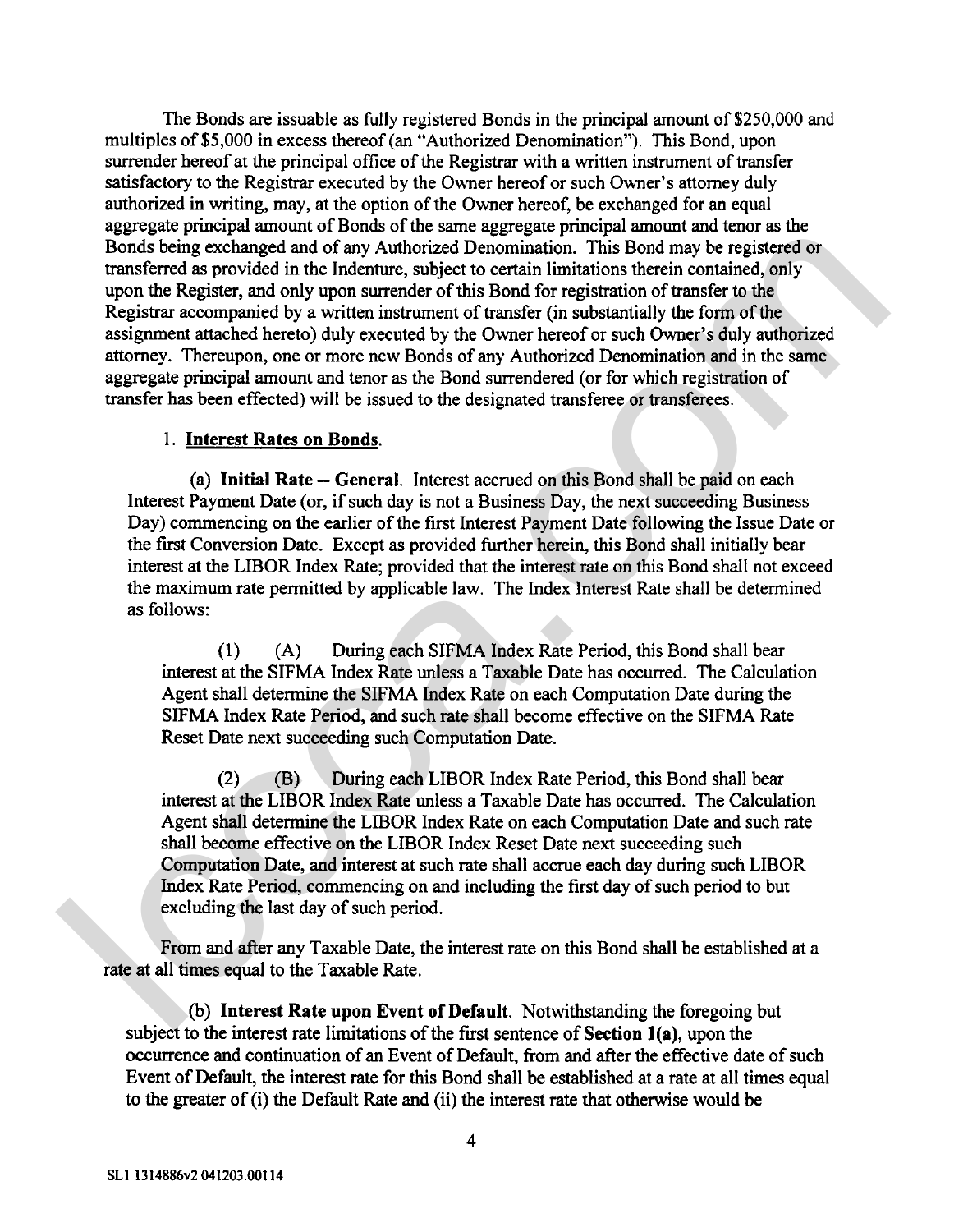applicable to this Bond but for the provisions of this paragraph. The determination of any Index Interest Rate by the Calculation Agent shall be conclusive and binding upon the Issuer, the Trustee, the Paying Agent and the Owner absent manifest error.

**2. Tender of Bonds for Purchase.** The Bonds are subject to mandatory tender for purchase prior to the Maturity Date as set forth in the Indenture.

**3. Conversion of the Interest Rate Determination Method for the Bonds.** The Indenture provides that the Issuer may change the Interest Rate Determination Method for the Bonds, subject to the terms and conditions set forth therein.

4. **Redemption.** Subject to any limitations set forth in the Continuing Covenant Agreement, the Bonds are subject to mandatory redemption, optional redemption, extraordinary optional redemption and mandatory sinking fund redemption as set forth in the Indenture. Notice of redemption shall be given as provided in the Indenture.

**5. Miscellaneous.** Under certain circumstances as described in the Indenture, the principal of all the Bonds may be declared due and payable in the manner and with the effect provided in the Indenture.

Modifications or alterations to the Indenture may be made only to the extent and in the circumstances permitted by the Indenture.

The Owner of this Bond shall have no right to enforce the provisions of the Indenture, or to institute action to enforce the covenants therein, or to take any action with respect to a default under the Indenture, or to institute, appear in or defend any suit or other proceedings with respect thereto, except as provided under certain limited circumstances described in the Indenture; provided, however, that nothing contained in the Indenture shall affect or impair any right of enforcement conferred on the Owner hereof by the Act to enforce (i) the payment of the principal of and premium, if any, and interest on this Bond at and after the maturity hereof, or (ii) the obligation of the Issuer to pay the principal of and premium, if any, and interest on this Bond to the Owner hereof at the time, place, from the source and in the manner as provided in the Indenture. 3. Conversion of the Interest Rate Determination Method for the Bonda. The Indenture provides that the Issuer may change the Interest Rate Determination Method for the Bonds, subject to the terms and conditions set forth

It is hereby certified that all acts, conditions and things required to happen, exist and be performed under the laws of the Commonwealth of Pennsylvania and under the Indenture precedent to and in the issuance of this Bond have happened, exist and have been performed as so required and that the issuance, authentication and delivery of this Bond have been duly authorized by the Issuer.

Unless the certificate of authentication hereon has been executed by the Trustee by manual signature of one of its authorized signers, this Bond shall not be entitled to any benefit under the Indenture, or be valid or obligatory for any purpose.

[Remainder of page intentionally left blank]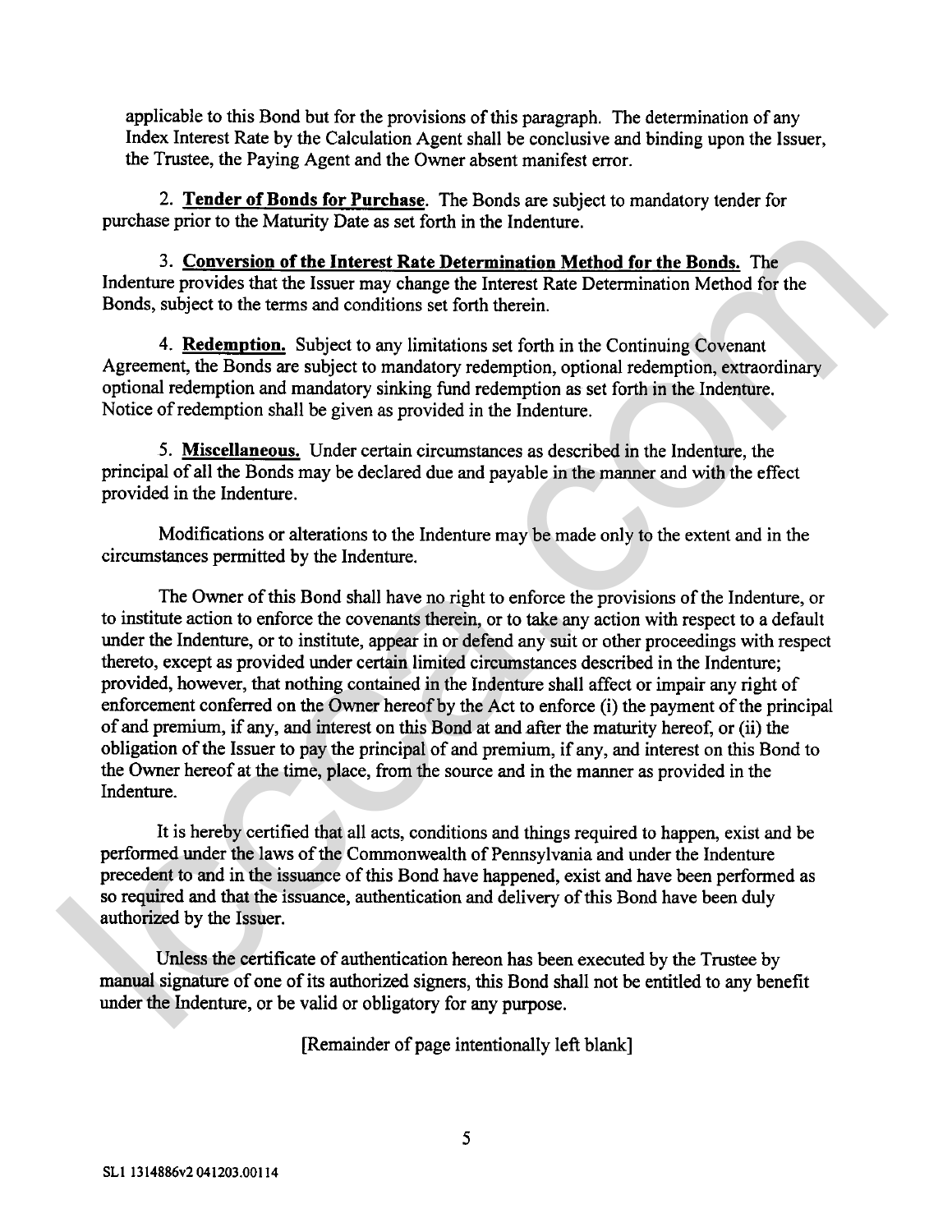IN WITNESS WHEREOF, the Issuer has caused this Bond to be executed in its name by the manual or facsimile signature of its Chair or Vice Chair, and its seal to be hereunto affixed or imprinted or otherwise reproduced hereon and attested by the manual or facsimile signature of its Secretary or Assistant Secretary.

|                                        | LANCASTER COUNTROONVENTION                                                              |
|----------------------------------------|-----------------------------------------------------------------------------------------|
|                                        | CENTER AUTHORITY                                                                        |
|                                        |                                                                                         |
|                                        | By                                                                                      |
|                                        | Name: Kevin F. Fry                                                                      |
|                                        | Title: Chairman                                                                         |
|                                        | Attest: Sharrow V. Telem                                                                |
|                                        |                                                                                         |
|                                        | Name: Sharron Nelson<br>Title: Secretary                                                |
|                                        |                                                                                         |
|                                        |                                                                                         |
|                                        |                                                                                         |
|                                        |                                                                                         |
|                                        |                                                                                         |
|                                        | <b>AUTHENTICATION CERTIFICATE</b>                                                       |
|                                        | This Bond is one of the Bonds described in the within-mentioned Indenture and is hereby |
| authenticated.                         |                                                                                         |
|                                        |                                                                                         |
|                                        | MANUFACTURERS AND TRADERS TRUST                                                         |
|                                        | COMPANY, as Trustee                                                                     |
|                                        |                                                                                         |
|                                        | By                                                                                      |
|                                        | Name<br><b>Donald Z. Haverstick</b>                                                     |
|                                        | <b>Title</b><br><b>Corporate Trust Officer</b>                                          |
|                                        |                                                                                         |
| Date of Authentication: August 1, 2014 |                                                                                         |
|                                        |                                                                                         |
|                                        |                                                                                         |
|                                        |                                                                                         |
|                                        |                                                                                         |
|                                        |                                                                                         |
|                                        |                                                                                         |
|                                        |                                                                                         |

# AUTHENTICATION CERTIFICATE

*[Signature page to Revenue Bond]*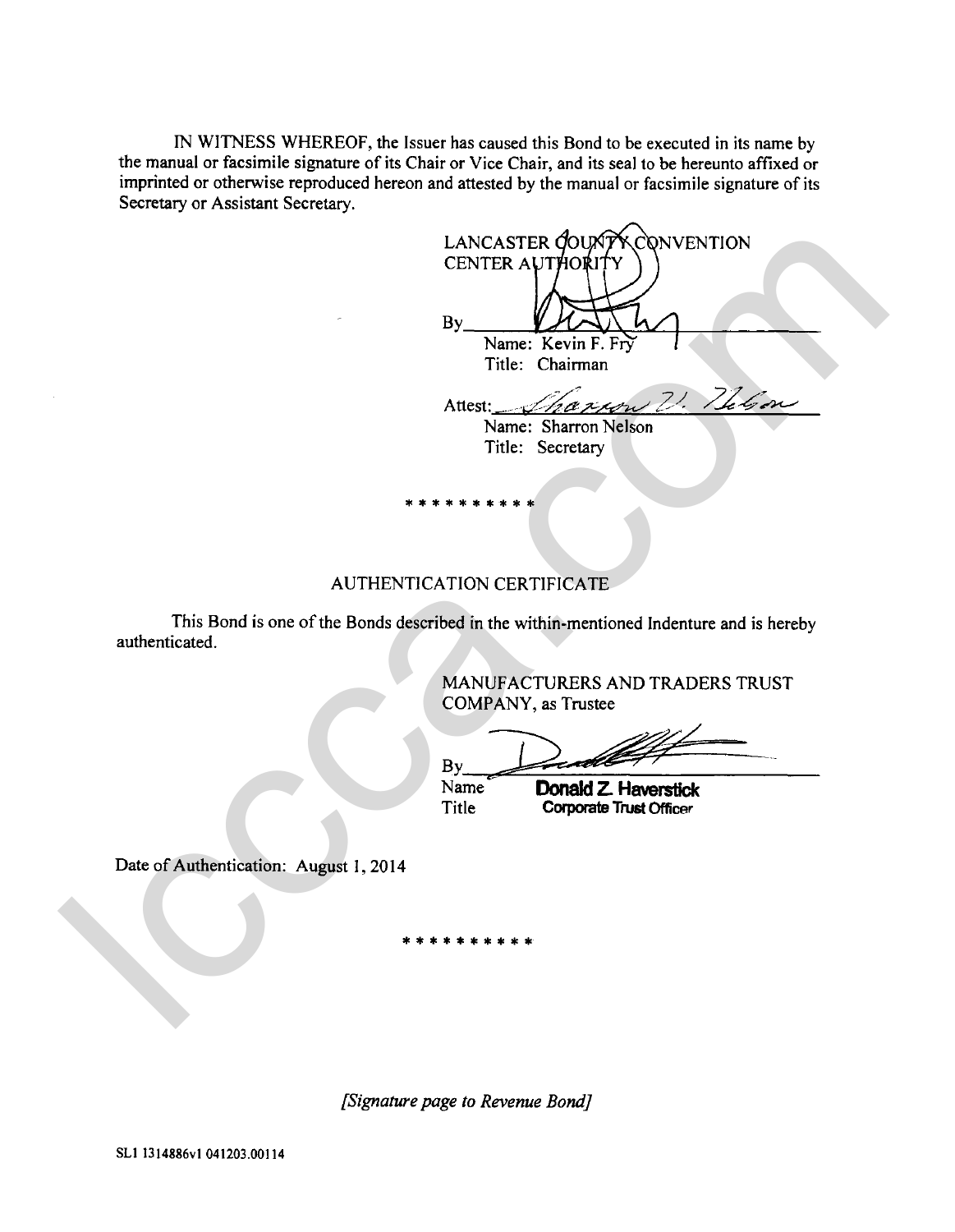# FORM FOR TRANSFER

FOR VALUE RECEIVED, the undersigned hereby sells, assigns, and transfers unto (Tax Identification or Social Security No. ) the within bond and all rights thereunder, and hereby irrevocably constitutes and appoints attorney to transfer the within bond on the books kept for registration thereof, with full power of substitution in the premises.

Dated:

NOTICE: The signature to this assignment must correspond with the name as it appears upon the face of the within bond in every particular, without alteration or enlargement or any change whatever. registration thereor, with full power of substitution in the premises.<br>
MOTICE: The signature to this assignment must correspond with the name as it appears<br>
upon the face of the within bond in every particular, without al

Signature Guaranteed:

NOTICE: Signature(s) must be guaranteed by a member firm of the New York Stock Exchange or a commercial bank or trust company or pursuant to a recognized signature medallion program.